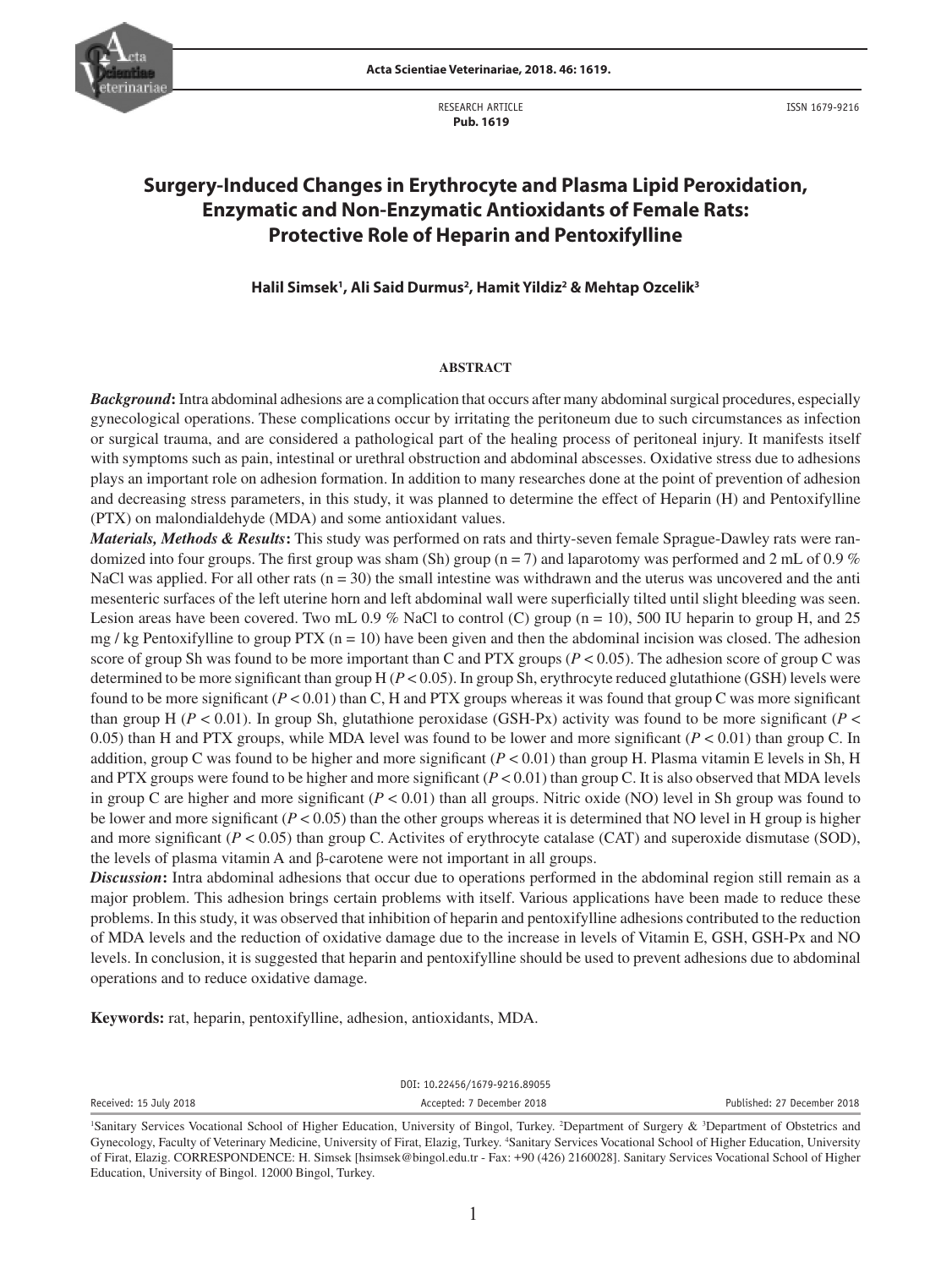# **INTRODUCTION**

## **MATERIALS AND METHODS**

Peritoneal adhesions are a frequently encountered problem. They are a consequence of incision, suturing, mechanical trauma, tissue ischemia, thermal injury, foreign materials and peritonitis of infectious origin [23]. Numerous mediators of inflammation such as arachidonic acid, cytokines, nitric oxide and oxygen-derived free radicals may participate in postoperative formation of adhesions [22]. It has been suggested that synthesis of reactive oxygen species (ROS) increases during surgery and is associated with formation of postoperative adhesions [22]. In the body, formed ROS are eliminated by enzymatic and nonenzymatic antioxidants [51]. Uncontrolled increase of ROS, however, can stimulate chain reactions by interacting with proteins, lipids and nucleic acids, causing cellular dysfunction and even death. In such a situation, administration of antioxidants should therefore give potential benefit by neutralizing ROS [51,54].

Heparin has been used as a prophylactic and therapeutic anticoagulant for many years. The most likely explanation for the mechanism of action of heparin is that it acts as an anticoagulant and activates antithrombin III, resulting in a reduction of fibrin clots [13,41,49]. It is also possible that the fibrin matrix is imperfect secondary to the heparin effect, making it more susceptible to the plasminogen activated into plasmin. Indeed, heparin directly stimulates the plasminogen activator activity and increases the plasmin action, which would enhance fibrinolysis [41,49]. It also probably stimulates macrophages to secrete the plasminogen activator [13,14].

Pentoxifylline (PTX) is a synthetic methylxanthine derivate commonly used in the treatment of peripheral vascular diseases [15,31,36,48]. PTX has a vasodilatory effect and improves microcirculatory blood supply, decreases platelet aggregation, neutrophil infiltration, increases thrombolytic, thus avoiding small-vessel obstruction, improves the erythrocyte deformability and reduces the blood viscosity [36]. Furthermore, few animal studies have reported the capacities of PTX in preventing postoperative intraperitoneal adhesions [31,45,48].

In this study, we investigated the effect of heparin and pentoxifylline on adhesion formation models.

## *Animals*

The study used 37 female Sprague-Dawley rats (4.5 month-old, weighing between 200 and 220 g) housed in a climate-controlled animal care facility (relative humidity of 40-60% and temperature between 21 and 24°C), with a 12 h light/dark cycle. The animals were provided with standard rat chow and water, *ad libitum*.

# *Anesthesia and surgical procedure*

The rats were anesthetized with intramuscular ketamine (Ketalar®)<sup>1</sup> at 85 mg/kg body weight and xylazine (Rompun®) 2 at 6 mg/kg body weight. Following anesthesia, laparotomy was performed with a 3 cm midline incision. In the first, second and third groups of rats, the small bowel was retracted and the uterus was exposed. Punctate serosal hemorrhages were generated by scraping with a scalpel blade at the anterior wall and antimesenteric surface of the left uterine horn to create adhesions.

# *Study groups*

The rats were divided into four groups. The first group was kept as the sham group (group Sh,  $n =$ 7), subjecting only to laparotomy and receiving 0.9 % NaCl solution (2 mL) intraperitoneally. For all other rats  $(n = 30)$ , the small bowel was retracted and the uterus was exposed. The anti-mesenteric surfaces of the left uterine horn and of the left abdominal wall were superficially scraped until slight haemorrhages have appeared on their surfaces. The lesion areas were coated and 2 mL of 0.9 % NaCl solution, of 500 IU heparin (Nevparin®)<sup>3</sup> or of Pentoxifylline (Trental  $ampul^{\circledR})$ <sup>4</sup> were instilled in the peritoneal cavity of animals from the groups C, H and PTX, respectively  $(n = 10)$  in each group). The abdominal incision was subsequently closed, the peritoneal and muscular layers with absorbable materials and the skin with 4/0 silk sutures. The animals were allowed to resume their diet until the 14th postoperative day. Rats in all groups were reanesthetized and laparatomy was performed. The abdominal cavity was inspected through a U shaped incision of the anterior abdominal wall, which was retracted caudalad, providing maximal exposure. The adhesions were counted and graded by two independent investigators, who were blinded to the assigned groups, with the classification described by Nair *et al*. [35] (Table 1).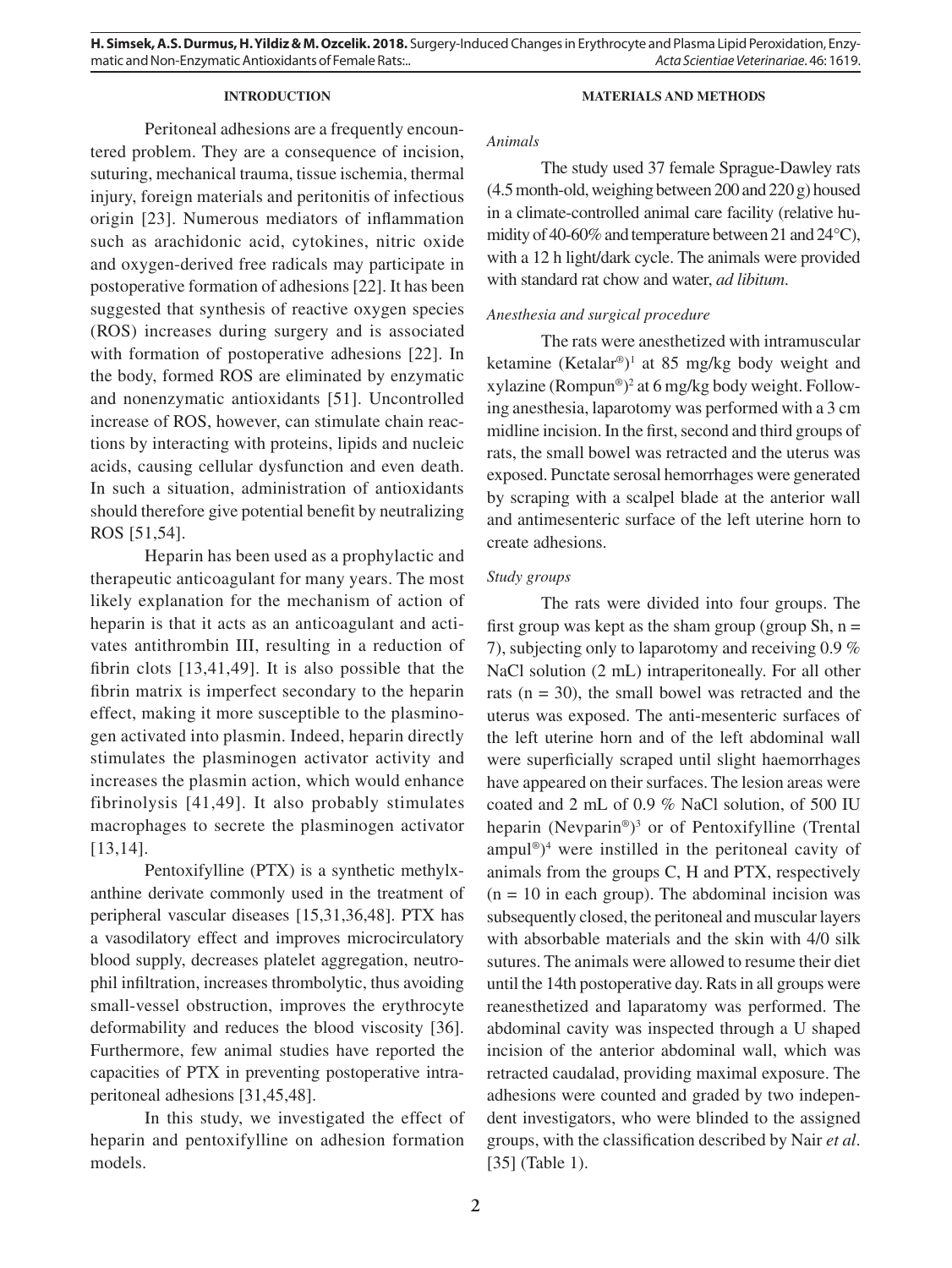| <b>Table 1.</b> Grading of postoperative adhesions. |                                                                                                           |  |  |  |
|-----------------------------------------------------|-----------------------------------------------------------------------------------------------------------|--|--|--|
| Grade                                               | Grading of adhesion                                                                                       |  |  |  |
| $\Omega$                                            | Complete absence of adhesions                                                                             |  |  |  |
|                                                     | Single band of adhesion between viscera or from one viscus to the abdominal wall                          |  |  |  |
| $\mathcal{D}$                                       | Two bands, either between viscera or from viscera to the abdominal wall                                   |  |  |  |
|                                                     | More than two bands between viscera or from viscera to the abdominal wall                                 |  |  |  |
| 4                                                   | Multiple dense adhesions, or viscera directly adherent to the abdominal wall and extent of adhesive bands |  |  |  |

## *Blood collection and preparation of blood samples*

#### **RESULTS**

Just before the termination of the study, a blood sample (4-6 mL) was taken from the heart with a sterile injector with added EDTA, and placed into tubes, protected against light. Then bloods were separated into plasma and red blood cells (RBC) by centrifugation at  $1800 \times g$  for 10 min. Hemolyzed RBC and plasma samples were stored at -30°C.

# *Oxidatif stress parameters*

Lipid peroxidation levels in plasma and hemolyzed RBC were measured with the thiobarbituricacid reaction by the method of Placer *et al*. [38]. The methods of Goth [24] were used for the determination of catalase (CAT) activities in hemolyzed RBC. The glutathione (GSH) content in RBC was measured at 412 nm on the spectrophotometer using the method of Sedlak and Lindsay [42]. Glutathione peroxidase (GPx) activity in RBC was measured at 37°C and 412 nm according to Lawrence and Burk [32]. Total superoxide dismutase (SOD) activity was determined according to the method of Sun *et al*. [46]. The protein content in the plasma and hemolyzed RBC was measured by method of Lowyr *et al*. [34] with bovine serum albumin as the standard. Vitamins A and E were determined in frozen plasma samples by a modification of the method described by Desia [18]. The levels of β-carotene in plasma samples were determined according to the method of Suzuki and Katoh [47]. The nitric oxide content of the plasma was determined by spectrophotometer (Schimadzu UV-1208)<sup>5</sup> according to the method of Cortas and Wakid [16].

## *Stastistical analysis*

Adhesion score data were analyzed using the Kruskal-Wallis test, whereas biochemical and hematological data were analyzed using one-way analysis of variance (ANOVA). The Duncan test was performed for multiple comparisons using the (SPSS 11.0)<sup>6</sup>. The data were expressed as means ± standard errors (SEM). Results were considered statistically significant at *P* < 0.05.

In the rats, adhesions were found between the deperitonealized antimesenteric surface of the left uterine horn and adjacent abdominal walls (Figure 1 a-c). The average adhesion scores were  $0.28 \pm 0.18$ ,  $1.90 \pm 0.37$ ,  $0.50 \pm 0.30$  and  $1.10 \pm 0.23$  in groups Sh, C, H and PTX, respectively. The adhesion scores of the Sh group was significantly lower than that of C and PTX groups ( $P <$ 0.05). The adhesion scores of the C group was significantly higher than that of H group  $(P < 0.05)$  [Table 2].



**Figure 1.** a- Level-4 peritoneal adhesion, a rat from control group. b-Level-0 peritoneal adhesion, a rat from Heparin group. c- Level-1 peritoneal adhesion, a rat from Pentoxifylline group.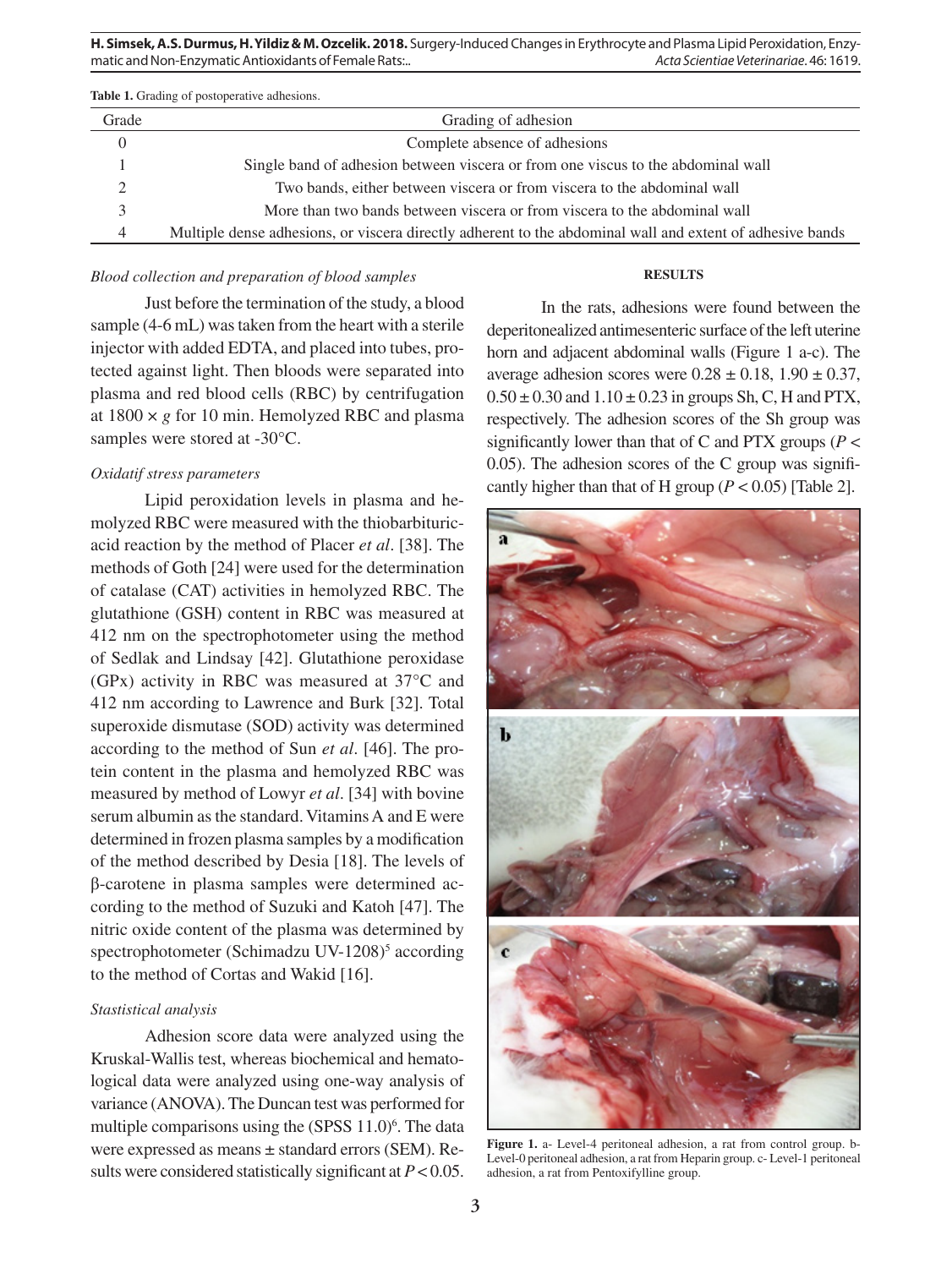| Table 2. Adhesion grading of the groups. |  |  |
|------------------------------------------|--|--|
|------------------------------------------|--|--|

|                | Grade |  |                          |   |   |                              |
|----------------|-------|--|--------------------------|---|---|------------------------------|
| Group          |       |  |                          |   |   | Average $*$                  |
| Sh $(n=7)$     |       |  | $\overline{\phantom{a}}$ | - | - | $0.28 \pm 0.18^{\circ}$      |
| C $(n=10)$     |       |  |                          |   |   | $1.90 \pm 0.37^{\rm b}$      |
| $H(n=10)$      |       |  | -                        |   |   | $0.50 \pm 0.30^{\text{ac}}$  |
| $PTX (n = 10)$ |       |  |                          | - | - | $1.1 \pm 0.23$ <sup>bc</sup> |

abcWithin rows, means with different superscript letters differ significantly  $(P < 0.05)$ . \*The data were expressed as means  $\pm$ standart errors (SEM).

Treatment with PTX significantly increased RBC GSH-Px ( $P < 0.05$ ) and plasma VE ( $P < 0.01$ ) levels (Tables 3-4). The RBC GSH (*P* < 0.01) levels and and plasma NO levels ( $P < 0.05$ ), in the H group were significantly higher than in the C group. However, the levels of RBC and plasma MDA in group  $H$  ( $P < 0.01$ ) were lower than C group and plasma NO ( $P < 0.05$ ) was significantly higher than group C. Plasma vitamin E levels in the PTX group were

lower (*P* < 0.01) than in the H group. RBC GSH (*P*  $(0.01)$  levels and RBC and plasma MDA ( $P < 0.01$ ) and plasma NO  $(P < 0.05)$  levels, in the Sh group were significantly lower than the C group. Plasma vitamin  $E(P < 0.01)$  levels in the Sh group were significantly higher than the C group. Activites of erythrocyte catalase (CAT) and superoxide dismutase (SOD), the levels of plasma vitamin A and β-carotene were not important in all groups.

Table 3. RBC MDA and GSH levels and SOD, CAT and GSH-Px activity in the all groups (mean  $\pm$  SE).

| Parameter             | Sh $(n = 7)$                  | $C (n = 10)$             | $H(n = 10)$          | $PTX (n = 10)$       |
|-----------------------|-------------------------------|--------------------------|----------------------|----------------------|
| CAT (k/gr Hb)         | $129.31 \pm 9.94$             | $124.08 \pm 8.87$        | $148.27 \pm 16.21$   | $142.80 \pm 10.99$   |
| $GSH(\mu mol/mL)$     | $0.82 \pm 0.01^{\circ}$       | $0.98 \pm 0.03^b$        | $1.08 \pm 0.02$      | $1.04 \pm 0.02$      |
| GSH-Px (U/gr protein) | $88.19 \pm 4.33$ °            | $98.66 \pm 6.38$         | $103.13 \pm 5.49$    | $106.97 \pm 6.83$    |
| $MDA$ (nmol/mL)       | $10.86 \pm 0.28$ <sup>d</sup> | $11.80 \pm 0.29^{\circ}$ | $9.69 \pm 0.40$      | $10.28 \pm 0.34$     |
| $SOD$ (U/gr Hb)       | $1108.97 \pm 76.00$           | $1087.42 \pm 81.99$      | $1097.90 \pm 130.48$ | $1081.23 \pm 130.86$ |

Significant differences: <sup>a</sup> from C, PTX and H groups ( $P < 0.01$ ); <sup>b</sup> from H groups ( $P < 0.01$ ); cfrom H and PTX groups ( $P < 0.05$ ); <sup>a</sup> from C groups  $(P < 0.01)$  and <sup>e</sup>from H groups  $(P < 0.01)$ .

**Table 4.** Plasma vitamin A, E, β-carotene, MDA concentrations and NO activity in the all groups (mean ± SE).

| Parameter                      | Sh $(n = 7)$                  | C ( $n = 10$ )                | $H(n = 10)$                   | $PTX (n = 10)$                 |
|--------------------------------|-------------------------------|-------------------------------|-------------------------------|--------------------------------|
| A Vitamin $(\mu \text{mol/L})$ | $0.94 \pm 0.10$               | $0.67 \pm 0.08$               | $0.79 \pm 0.15$               | $0.65 \pm 0.05$                |
| $E$ vitamin (mmol/ $L$ )       | $6.40 \pm 1.20$ <sup>dc</sup> | $5.25 \pm 0.32^{\text{a}}$    | $7.58 \pm 0.30^{\circ}$       | $6.28 \pm 0.35^b$              |
| $B$ -carotene ( $\mu$ mol/L)   | $1.54 + 0.45$                 | $0.99 \pm 0.10$               | $1.02 \pm 0.09$               | $1.16 \pm 0.21$                |
| $MDA$ (nmol/mL)                | $1.38 \pm 0.04$ <sup>ac</sup> | $1.51 \pm 0.01^b$             | $1.36 \pm 0.03^{\circ}$       | $1.44 \pm 0.03^{ab}$           |
| NO (µmol/L)                    | $30.13 \pm 0.58$ <sup>g</sup> | $31.01 \pm 0.08$ <sup>f</sup> | $31.41 \pm 0.11$ <sup>e</sup> | $31.26 \pm 0.05$ <sup>fe</sup> |

abcdWithin rows, means with different superscript letters differ significantly  $(P < 0.01)$ . efgWithin rows, means with different superscript letters differ significantly  $(P < 0.05)$ .

# **DISCUSSION**

Despite all the struggles, organ adhesions after the abdominal surgery continue as an important problem today [37]. These adhesions often increase the risk of complications such as bowel obstruction, ileus, chronic abdominal pain, infertility, and certain systemic infections [19]. Heparin is an effective anticoagulant and it is indicated that with the application of local peritoneal instillation [21] and low-molecular weight heparin [4] healing can be observed without adhesion. It is stated that pentoxifylline inhibits adhesion formation by inhibiting phagocytosis in vitro and in vivo, the production of toxic oxygen products and proteolytic enzymes resulting from granulocytes [55].

There are many experimental models for constituting peritoneal adhesions [14,31]. As the uterine horn model mimics abdominal surgery [14,45], the anti-mesenteric surfaces of the left uterine horn and of the left abdominal wall were scrapped until petechial spots appeared for developing intra-abdominal adhesions. Different classifications were proposed for grad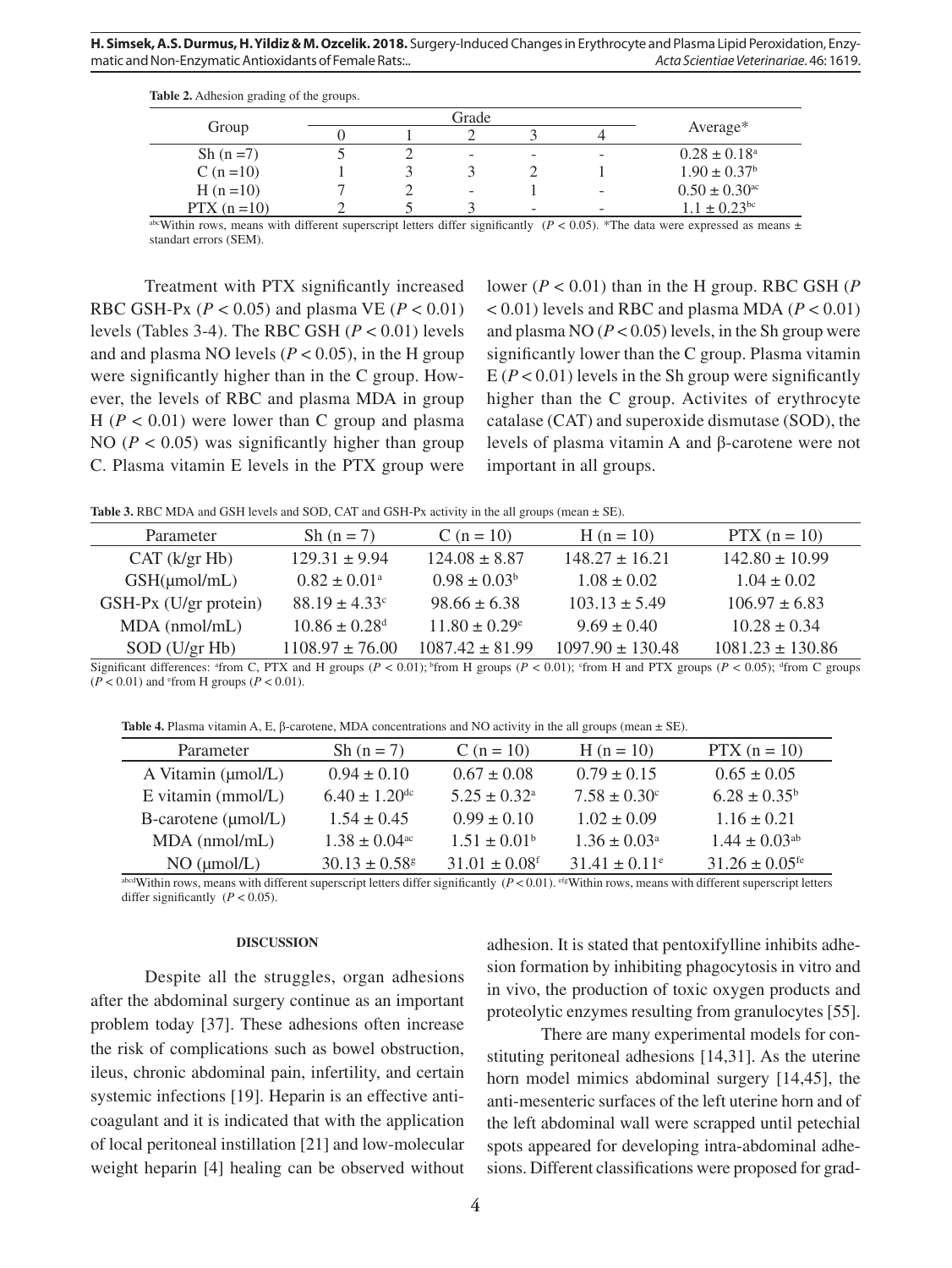ing peritoneal adhesions [3,13,35,48]; among them, the NAIR model scoring adhesions from 0 to 4 according to their severity [35] was retained in the present study because of its simplicity.

When a fibrin matrix between serosa tissue surfaces is insufficiently developed, the adhesion formation is prevented [48]. The effect of heparin on adhesion formation may be accounted by its actions on platelet aggregation and macrophage functions leading to enhanced fibrinolysis after antithrombin III and plasmin activation [13,14]. It was previously demonstrated that heparin has a local action on the deperitonealized surfaces and directly accelerates fibrinolysis process [14]. In the present study, the intraperitoneal heparin adminis- tration has markedly reduced the adhesion formation in the rat uterine horns compared to the not treated controls.

On the other hand, pentoxifylline improves the tissue oxygenation and endothelial function and inhibits pro-inflammatory cytokine production, chemotaxis, platelet aggregation, tumour necrosis factor production by macrophages and neutrophil degranulation [36]. In the uterine horn model in rats [31,48] and in rabbits [45], it was previously reported that PTX is able to reduce the adhesion formation after a primary injury. In another study, it was found that intraperitoneal pentoxifylline application significantly reduced adhesion formation compared to the control group [26]. In this study, the adhesion formation was slightly decreased in animals treated with PTX. Following surgery, the number of macrophages increases and switch in the cell functions is observed [33].

It has been reported that free oxygen radicals have important effects in adhesion formation after surgery [1,2]. Some investigations have been carried out to investigate free radical inhibitors such as SOD and CAT in the prevention of adhesion formation by antioxidant supplementation [3,44]. It is observed that antioxidant application reduced the severity and degree of adhesions after intestinal ischemia in rats [1]. Thus, it has been reported that heparin can act as a synergistic endogenous antioxidant with other free radical inhibitors [25,41]. PTX is a potent free radical scavenger and has a reducing effect on superoxide release and neutrophil degranulation [29].

Arslan *et al*. [7] found that blood MDA levels were higher in the adhesion group than in the control group. In another study, it was observed that in the comparison of the GSH level between the normal group and adhesion group, the decrease in the adhesion group was found to be at a significant level whereas the MDA level was found to be higher and more important in the adhesion group compared to the normal group [40]. In another study, the difference in MDA level between the control group and sham groups was found to be significant [6]. In a study by Atilgan *et al*. [10] MDA levels were found to be higher and more important in the adhesion group than in the control group. In a study carried out by Azine *et al*. [12], it is found that the difference in tissue MDA levels between sham and control groups was statistically significant. When comparing the control group with the pentoxifylline group, it was observed that the MDA level difference was significant. In the study by Askari *et al*. [9], the decrease in the control group was found to be significant when the tissue GSH level was compared with the control group, whereas the MDA level was found to be significant in the control group. In this study, erythrocyte and plasma MDA levels were found to be more important in the control group compared to heparin and sham group. It is observed that this result [7,9,10,12,40] is consistent with the notifications of the researchers. The increase in MDA in the control group is caused by cleavage of lipid-containing structures such as plasma and cell membranes of oxygen radicals by the cells involved in the inflammatory response during the adventitious process [28,43].

GSH level was found to be more important in the control group compared to heparin and sham group. It was seen that the results were similar to the findings of [7,9]. GSH plays a central physiological role in protecting against endogenous and exogenous oxidants, toxic substances, DNA damaging agents and carcinogens, and maintaining body haemostasis and thus it clears oxygen radicals in the environment by maintaining intracellular GSH synthesis [20,39]. In addition, the difference between heparin and PTX groups of GSH and GSH-Px was not statistically significant in all groups of erythrocytes CAT and SOD. It was observed that GSH-Px activity was significantly reduced in the sham group compared to PTX and heparin groups. It has been reported here that GSX-Px increase in heparin and PTX groups shows that heparin can act as synergistic endogenous antioxidants with other free radical inhibitors [25,41]. Pentoxifylline is a powerful free radical scavenger and has a reducing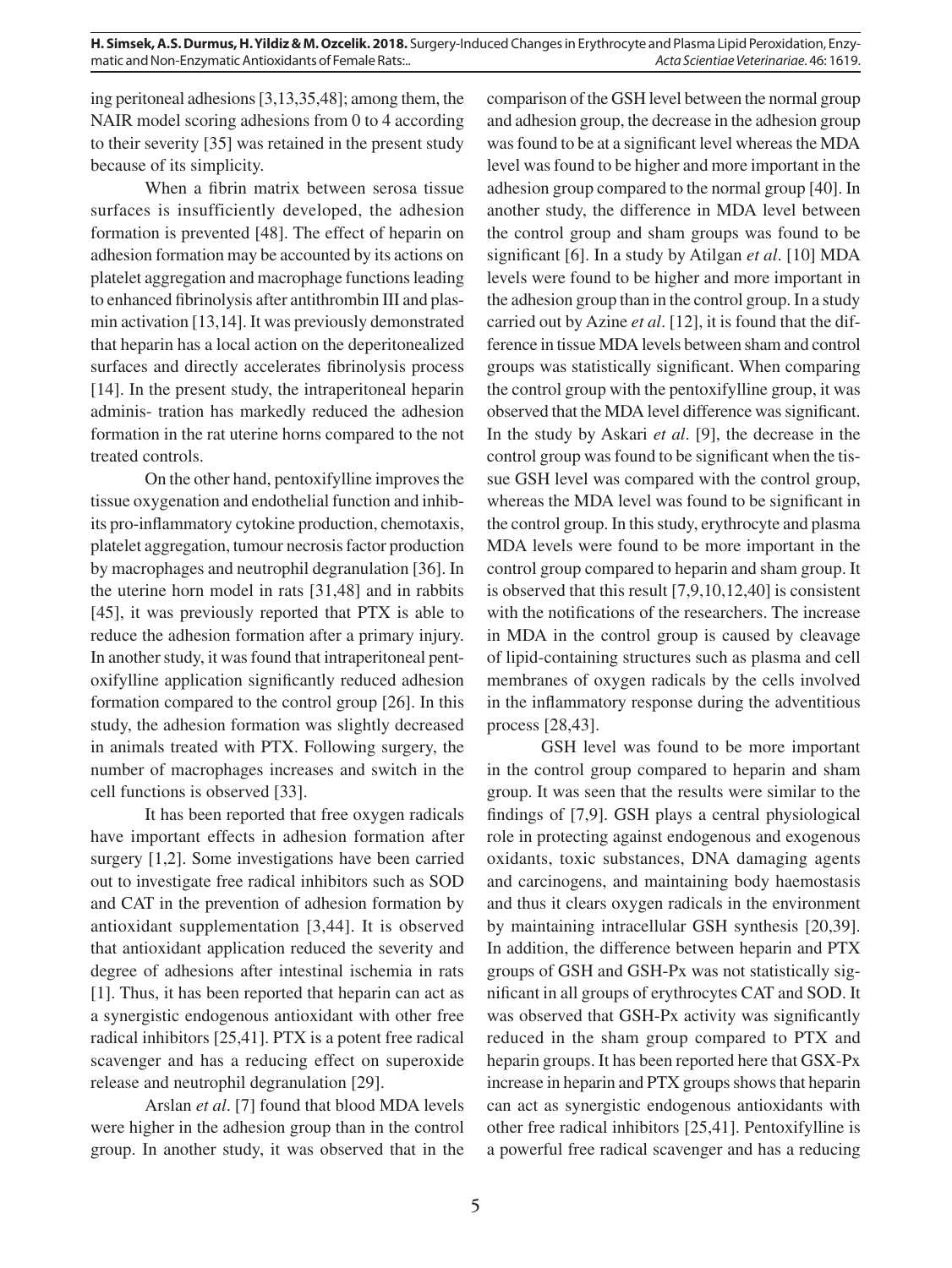effect on superoxide release and neutrophil degranulation [29]. Due to this situation, it is considered that the level in both groups is higher than the sham group. The increased activity of erythrocyte CAT and SOD may not be statistically significant because of the increase in free radicals due to exhaustion or inhibition [5,30].

In study, the decrease of plasma E vitamin in control group was statistically significant compared to sham, PTX and heparin groups. Vitamin E has protective effects on free oxygen radicals of cell membranes, collagen synthesis and platelet aggregation-reducing effects [8,27,52,53]. Vitamin E also inhibits the synthesis of thromboxane and prostaglandin with its inhibition effect on arachidonic acid metabolism, in which free oxygen radicals are so effective. Inhibition of thromboxane, a potent thrombocyte-aggre- gating factor, reduces the amount of fibroblasts by inhibiting thrombus formation and prevents adhesion formation by inhibiting fibrin formation [11,27,52]. Because of this effect, it is thought that the reason for the decrease of vitamin E in the control group compared to the other groups is due to the usage during the occurence of this effect.

In a study, NO levels were found to be higher and more important in the adhesion group than in the normal group [40]. In another study, it was observed that the NO level difference between the control group and sham groups was significant [6]. In the study conducted by Askari *et al*. [9], it was determined that the increase in the control group was significant when the tissue NO level was compared with the normal group and control group. In this study, the NO level difference was found to be more important than the heparin and sham groups compared to the control group, while the sham group level difference was found to be more significant than the PTX and heparin groups. Our findings between control and sham groups were similar to those reported [6,9,40]. An increase is seen in NO concentration due to a harmful situation in the tissue [1]. NO is synthesized via L-arginine via NO synthase (NOS) enzyme [17]. Although studies on the role of NO in adhesion formation have been limited, it has been reported that intraperitoneal application of aminoguanidine [2], melatonin [3] and resveratrol [44] reduces the incidence of postnatal NO and the frequency and severity of peritoneal adhesions. In addition, heparin and NO may interact directly with each other, resulting in impaired NO function [49]. Pentoxifylline suppresses NO synthesis by inducing this compound at the level of mRNA [15] and may also directly inhibit NO formation by contributing to inhibition of apoptosis in this way [50]. This study shows that heparin or pentoxifylline significantly contributes to the reduction of NO accumulation due to intraperitoneal surgical procedures.

# **CONCLUSION**

In conclusion, it was observed in this study that the use of heparin and pentoxifylline in the prevention of intraperitoneal adhesions significantly contributed to the reduction of intraperitoneal adhesions. Likewise, it was determined that this application had a significant effect on the reduction of the MDA level, which is an indicator of oxidative stress, after the surgical intervention. In conclusion, it is suggested that heparin and pentoxifylline should be used to prevent adhesions due to abdominal operations and to reduce oxidative damage.

#### MANUFACTURERS

 Eczacıbaşı Sağlık Ürünleri San. Tic. A.S. Istanbul, Turkey. Bayer AG. Istanbul, Turkey. Mustafa Nevzat Ilac San. A.S. Istanbul, Turkey. Aventis Pharma. Vision San. Istanbul, Turkey. Shimadzu Coorporation. Kyoto, Japan.

6 SPSS Inc. Chicago, IL, USA.

*Ethical approval***.** The experimental protocols were approved by the local Animal Use Committees of Firat University (Elazig, Turkey).

*Declaration of interest***.** The authors report no conflicts of interest. The authors alone are responsible for the content and writing of paper.

### **REFERENCES**

- **1 Alpay Z., Saed G.M. & Diamond M.P. 2006.** Female infertility and free radicals: potential role in adhesions and endometriosis. *Journal of the Society for Gynecologic Investigation*. 13: 390-398.
- **2 Ara C., Bay Karabulut A., Kırımlıoglu H., Yılmaz M., Kırımlıglu V. & Yılmaz S. 2006.** Protective effect of aminoguanidine against oxidative stress in an experimental peritoneal adhesion model in rats. *Cell Biochemistry and Function*. 24: 443-448.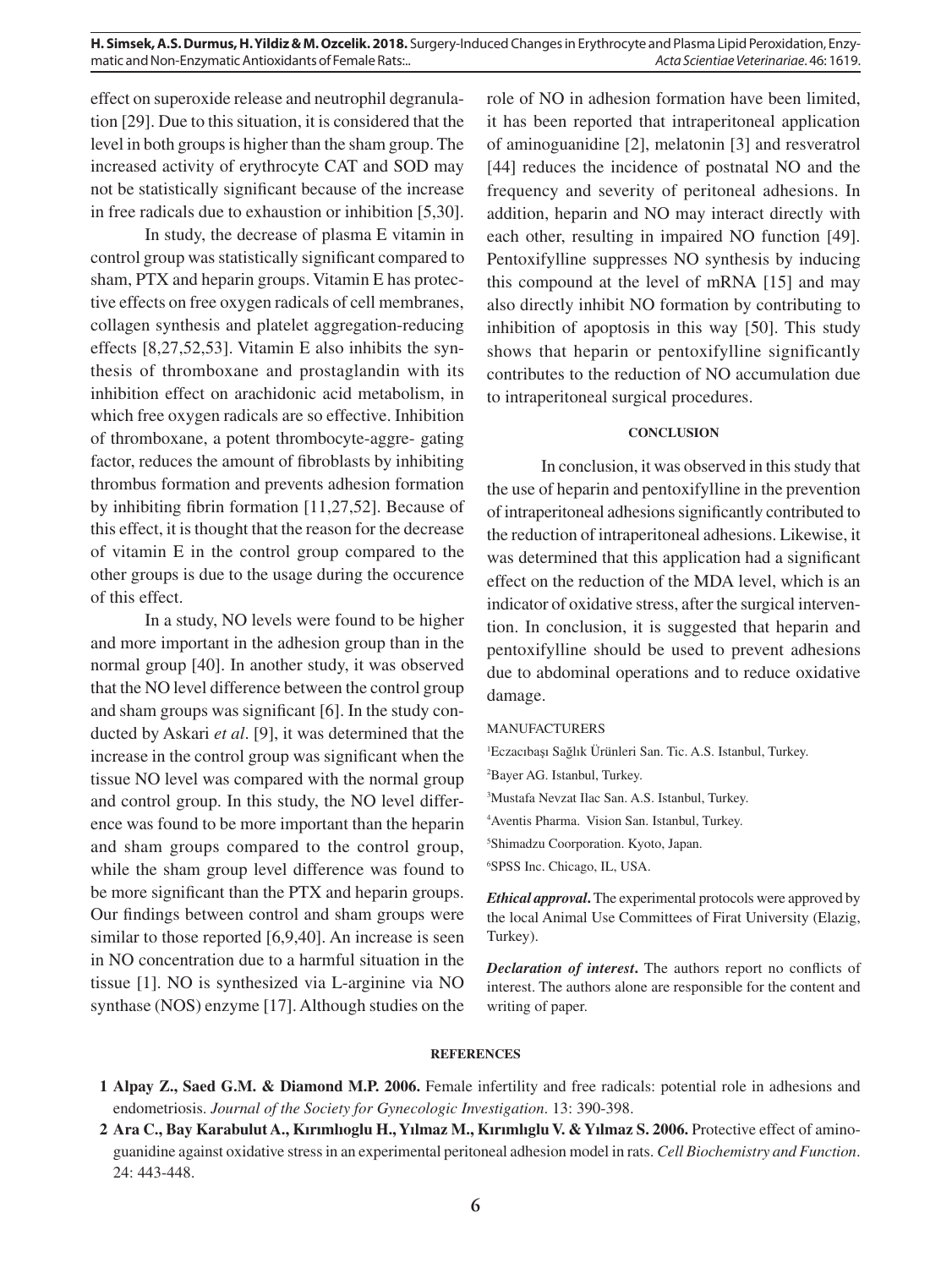- **3 Ara C., Kırımlıoglu H., Bay Karabulut A., Coban S., Hascalık S., Celik O., Yılmaz S. & Kırımlıoglu V. 2005.** Protective effect of melatonin against oxidative stress on adhesion formation in the rat cecum and uterine horn model. *Life Sciences*. 77: 1341-1350.
- **4 Arıkan S., Adas G., Barut G., Toklu A.S., Kocakuşak A., Uzun H., Kemik Ö., Daduk Y., Aydın S. & Purisa S. 2005.** An evaluation of low molecular weight heparin anf hyperbaric oxygen treatment in the prevention of intra-abdominal adhesions and wound healing. *The American Journal of Surgery*. 189: 155-160.
- **5 Armagan A., Kutluhan S., Yilmaz M., Yilmaz N., Bülbü M., Vural H., Soyupek S. & Naziroglu M. 2008.** Topiramate and vitamin e modulate antioxidant enzyme activities, nitric oxide and lipid peroxidation levels in pentylenetetrazolinduced nephrotoxicity in rats. *Basic & Clinical Pharmacology & Toxicology*. 103(2): 166-170.
- **6 Arslan E., Talih T., Oz B., Halaclar B., Caglayan K. & Sipahi M. 2014.** Comparison of lovastatin and hyaluronic acid/carboxymethyl cellulose on experimental created peritoneal adhesion model in rats. *International Journal of Surgery*. 12: 120-124.
- **7 Arslan S., Zeytun H., Basuguy E., İbiloğlu İ., Uygun İ., Yılmaz A., Tan İ. & Toprak G. 2017.** Cordycepin prevents postoperative formation of intra-abdominal adhesion in a rat model. An experimental study. *Ulus Travma Acil Cerrahi Dergisi*. 23(4): 273-278.
- **8 Arung W., Meyrisse M. & Detry O. 2011.** Pathophysiology and prevention of postoperative peritoneal adhesions. *The World Journal of Gastroenterology*. 17: 4545-4553.
- **9 Askaria V.R., Rahimia V.B., Zamanib P., Fereydounic N., Devine P.R., Sahebkarb A.H. & Rakhshandehe H. 2018.** Evaluation of the effects of Iranian propolis on the severity of postoperational-induced peritoneal adhesion in rats. *Biomedicine & Pharmacotherapy*. 99: 346-353.
- **10 Atilgan R., Kuloglu T., Ozkan Z.S., Kavak S.B., Kumbak B., Deveci D., Simsek M., Baspinar M. & Sapmaz E. 2015.** Evaluation of vitamin C and vitamin E for prevention of postoperative adhesion: A rat uterine horn model study. *Journal of Obstetrics and Gynaecology Research*. 4(3): 418-423.
- **11 Attar R., Yıldırım G., Kumbak B., Ficicioglu C., Demirbag S. & Yesildaglar N. 2011.** Efficacy of melatonin and hyaluronate/carboxymethycellulose membrane in preventing adhesion reformation following adhesiolysis in a rat uterine model. *Journal of Obstetrics and Gynaecology Research*. 37(2): 125-131.
- **12 Aziret M., Irkorucu O., Reyhan E., Erdem H., Das K., Ozkara S., Surmelioglu A., Sozen S., Bali I., Cetinkunar S. & Deger K.C. 2014.** The effects of vardenafil and pentoxifylline administration in an animal model of ischemic colitis. *Clinics*. 69(11): 763-769.
- **13 Bahadir L., Oncel M., Kement M. & Sahip Y. 2007.** Intra-abdominal use of taurolidine or heparin as alternative products to an antiadhesive barrier (Seprafilm®) in adhesion prevention: an experimental study on mice. *Diseases of the Colon & Rectum*. 50: 2209-2214.
- **14 Basbug M., Aygen E., Tayyar M., Kaya E., Narin F. & Oktem O. 1998.** Hyaluronic acid plus heparin for improved efficacy in prevention of adhesion formation in rat uterine horn model. *European Journal of Obstetrics & Gynecology and Reproductive Biology*. 78: 109-112.
- **15 Beshay E., Croze F. & Prud'Homme G.J. 2001.** The phosphodiesterase inhibitors pentoxifylline and rolipram suppress macrophage activation and nitric oxide production *in vitro* and *in vivo*. *Clinical Immunology*. 98: 272-279.
- **16 Cortas N.K. & Wakid N.W. 1990.** Determination of inorganic nitrate in serum and urine by a kinetic cadmiumreduction method. *Clinica Chimica Acta*. 36: 1440-1443.
- **17 Derici M.K. & Yilmaz E.D. 2017.** The effects of nitric oxide on cancer development and metastasis. *Turkish Bulletin of Hygiene and Experimental Biology*. 74(2): 161-174.
- **18 Desia I.D. 1984.** Vitamin E analysis methods for animal tissues. *Methods in Enzymology*. 105:138-147.
- **19 Drollette C.M. & Badawy S.Z. 1992.** Pathophysiology of pelvic adhesions. Modern trends in preventing infertility. *The Journal of Reproductive Medicine*. 37(2): 107-121.
- **20 Flora S., Izzotti A., Agostini F. & Balansky R.M. 2001.** Mechanism of Nacetylcysteine in the prevention of DNA damage and cancer,with special reference to smoking-related end-points. *Carcinogenesis*. 22(7): 999-1013.
- **21 Fukasawa M., Girgis W. & diZerega G.S. 1991.** Inhibition of postsurgical adhesions in a standardized rabbit model. II. Intraperitoneal treatment with heparin. *International Journal of Fertility*. 36(5): 296-301.
- **22 Galili Y., Ben Abraham R., Rabau M., Klausner J. & Kluger Y. 1998.** Reduction of surgeryinduced peritoneal adhesions by methylene blue. *The American Journal of Surgery*. 175: 30-32.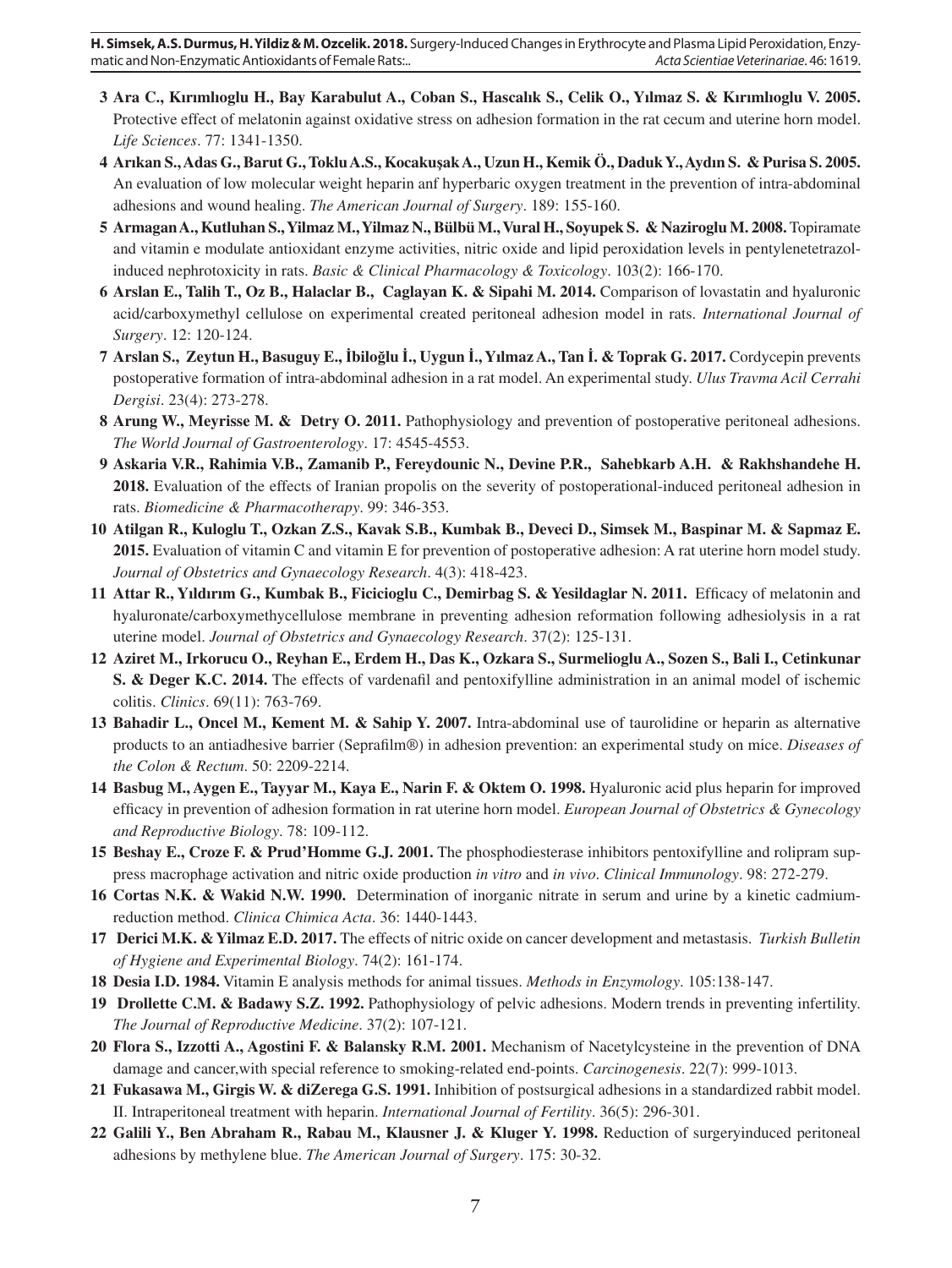- **23 Gomel V., Urman B. & Gürgan T. 1996.** Pathophysiology of adhesion formation and strategies for prevention. *The Journal of Reproductive Medicine*. 41: 35-41.
- **24 Goth L.A. 1991.** A simple method for determination of serum catalase activity and revision of reference range. *Clinica Chimica Acta*. 196: 143-152.
- **25 Grant D., Long W.F., Mackintosh G. & Williamson F.B. 1994.** Heparins as essential antioxidants. *Agents and Actions*. 41: 214-215.
- **26 Hernandez Villaroel L.A., Cesin L. & Fernandez H. 2016.** Pentoxifylline effects on the formation of postoperative peritoneal adhesions in rats. *Revista Científica Ciencia Médica*. 19(1): 5-11.
- **27 Kamel R.M. 2010.** Prevention of postoperative peritoneal adhesions. *European Journal of Obstetrics & Gynecology and Reproductive Biology*. 150: 111-118.
- **28 Kaul N., Siveski Iliskovic N., Hill M., Slezak J. & Singal P.K. 1993.** Free radicals and the heart. *Journal of Pharmacological and Toxicological Methods*. 30: 55-67.
- **29 Kishi M., Tanaka H., Seiyama A., Takaoka M., Matsuoka T., Yoshioka T. & Sugimoto H. 1998.** Pentoxifylline attenuates reperfusion injury in skeletal muscle after partial ischemia. *About American Journal Of Physiology-Heart And Circulatory Physiology*. 274: 1435-1442.
- **30 Kinalski M., Sledziewski A., Telejko B., Zarzycki W. & Kinalska I. 2000.** Lipid peroxidation and scavenging enzyme activity in streptozotocin-induced diabetes. *Acta Diabetologica*. 37: 179-183.
- **31 Lai H.S., Chu S.Y., Chen Y., Wu C.H. & Lin L.T. 1994.** Effect of pentoxifylline on intraperitoneal adhesions after intestinal resection in rats. *Journal of the Formosan Medical Association*. 93: 911-915.
- **32 Lawrence R.A. & Burk R.F. 1976.** Glutathione peroxidase activity in selenium-deficient rat liver. *Biochemical and Biophysical Research Communications*. 71: 952-958.
- **33 Liakakos T., Thomakos N., Fine P.M., Dervenis C. & Young R.L. 2001.** Peritoneal adhesions: etiology, pathophysiology and clinical significance. Recent advances in prevention and management. Digestive. *Surgery*. 18: 260-273.
- **34 Lowry O.H., Rosebrough N.J., Farr A.L. & Randall R.J. 1951.** Protein measurement with the Folin-Phenol reagent. *Journal of Biological Chemistry*. 193: 265-275.
- **35 Nair S.K., Bhat I.K. & Aurora A.R. 1974.** Role of proteolytic enzymes in the prevention of postoperative intraabdominal adhesions. *The Archives of Surgery*. 108: 849-853.
- **36 Okumura A.S., Rodrigues L.E. & Martinelli R. 2009.** Pentoxifylline in ischemia-induced acute kidney injury in rats. *Renal Failure*. 31: 829-832.
- **37 Perry J.F., Smith A.G. & Yonethiro E.G. 1955.** Intestinal obstruction caused by adhesion. *Annals of Surgery*. 142: 810-816.
- **38 Placer Z.A., Cushman L. & Johnson B.C. 1966.** Estimation of products of lipid peroxidation (malonyl dialdehyde) in biological fluids. *Analytical Biochemistry*. 16: 359-364.
- **39 Pratt S. & Ioannides C. 1985.** Mechanism of the protective action of nacetylcysteine and methionine against paracetamol toxicity in the hamster. *Archives Toxicology*. 57: 173-177.
- **40 Rahimia V.B., Shiraziniaa R., Fereydounib N., Zamanic P., Darroudib S., Sahebkard A.H. & Askaria V.R. 2017.** Comparison of honey and dextrose solution on post-operative peritoneal adhesion in rat model. *Biomedicine & Pharmacotherapy*. 92: 849-855.
- **41 Ross M.A., Long W.F. & Williamson F.B. 1992.** Inhibition by heparin of Fe(II)-catalysed free-radical peroxidation of linolenic acid. *Biochemical Journal*. 286: 717-720.
- **42 Sedlak J. & Lindsay R.H.C. 1968.** Estimation of total, protein bound and non-protein sulfhydryl groups in tissue with Ellmann's reagent. *Analytical Biochemistry*. 25: 192-205.
- **43 Singal P.K., Beamish R.E. & Dhalla N.S. 1983.** Potential oxidative pathways of catecholamines in the formation of lipid peroxides and genesis of heart disease. *Advances in Experimental Medicine and Biology*. 161: 391-401.
- **44 Sögütlü G., Bay Karabulut A., Ara C., Cinpolat O., Isık B., Piskin T. & Celik O. 2007.** The effect of resveratrol on surgery-induced peritoneal adhesions in an experimental model. *Cell Biochemistry and Function*. 25: 217-220.
- **45 Steinleitner A., Lambert H., Kazensky C., Danks P. & Roy S. 1990.** Pentoxifylline, a methylxanthine derivative, prevents postsurgical adhesion reformation in rabbits. *Obstetrics & Gynecology*. 75: 926-928.
- **46 Sun Y., Oberley L.W. & Li Y. 1988.** A simple method for clinical assay of superoxide dismutase. *Clinical Chemistry*. 34: 497-500.